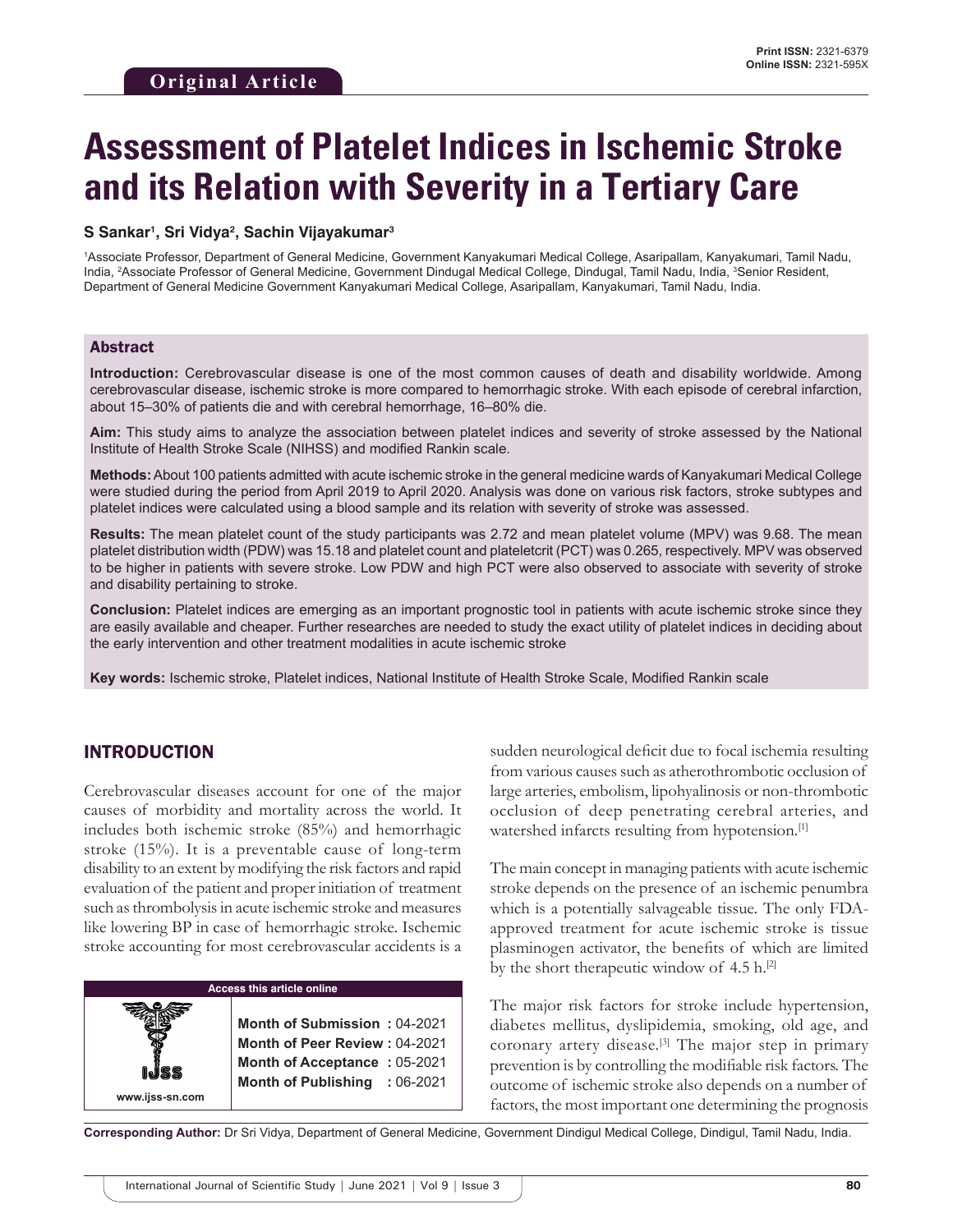being the severity of stroke.<sup>[4]</sup> It is prudent to predict the outcome of stroke as it is liable for long-term neurological disability. Furthermore, there is a considerable difference in the extent of recovery among stroke survivors. Various scoring systems were elucidated to quantify the severity as well as disability caused by stroke-like National Institute of Health Stroke Scale (NIHSS) score<sup>[5]</sup> and modified Rankin scale.

The pathogenesis of acute ischemic stroke revolves around platelet activation and platelet aggregation. Platelet indices are an emerging tool for predicting the prognosis for an ischemic stroke. The parameters commonly used being mean platelet volume (MPV), plateletcrit, and platelet distribution width (PDW).<sup>[6]</sup> They are derived from the automated complete blood count hence serve the purpose as a cheaper prognostic tool in assessing the severity of ischemic stroke. The increased activity of platelet in the causation of ischemic stroke could be attributed to metabolic abnormalities such as hyperlipidemia, insulin resistance, hyperglycemia, or the underlying inflammation, endothelial dysfunction, and oxidative stress.<sup>[7]</sup>

The MPV is the widely used platelet parameter to study platelet activation.[8] It is elevated in acute ischemic stroke, myocardial infarction, and other thromboembolic conditions. This association between MPV and ischemic stroke helps in assessing the prognosis of stroke survivors.

#### **Aim**

This study aims to analyze the association between platelet indices and severity of stroke assessed by NIHSS and modified Rankin scale.

# MATERIALS AND METHODS

The observational cross-sectional study was conducted in 100 patients with acute ischemic stroke at general medicine wards of KGMCH, Asaripallam.

## **Inclusion Criteria**

First episode of acute ischemic stroke (confirmed by imaging studies) with or without risk factors, gender – males/females, age group – 18 years and above, the socioeconomic group – all socioeconomic groups.

## **Exclusion Criteria**

Thrombocytopenia, known as hereditary disorders of large platelets and coagulation disorders, patients already on antiplatelet medication such as aspirin/clopidogrel or on anticoagulants, hemorrhagic stroke and recurrent stroke, medications reducing platelet count such as hydroxyurea, antineoplastic drugs, and peripheral smear showing platelet aggregates.

About 100 patients with acute ischemic stroke who fulfilled inclusion and exclusion criteria were studied. Written informed consent was obtained from patients or close relatives. History was taken according to a questionnaire and patients were subjected to thorough clinical examination and investigations. Investigation results were compared with normal reference values. Stroke severity was assessed based on NIHSS score. Platelet indices including MPV, PDW, and platelet count and plateletcrit (PCT) were assessed immediately (within 2 h) after admission. Platelet indices were analyzed in automatic cell counter Sysmex Xp100. After 3 months, functional outcome was assessed using the modified Rankin scale (MRS) to assess the relationship between platelet indices and stroke outcome. A platelet count above 2.5 L/cumm, MPV value above 9.5 Fl, PCT above 0.3%, and PDW below 14% are considered significant.

All data collected in the study were analyzed using the SPSS structured software (SPSS IBM) version 25. For comparing categorical data, the Chi-square test was used. In addition, the Kruskal–Wallis test was used for comparing more than 2 groups. Statistical significance is present if *P* < 0.05 was considered.

# RESULTS

The mean age of the study participants was  $68 \pm 8.2$  years in the study. The majority of the study participants belong to the age group of 61–70 years (40%) followed by 71–80 years of age (36%). About 65% of them were male and 35% were female. The majority of the ischemic stroke involved middle cerebral artery (MCA) (74%) vascular territory. In addition, 66% of the study participants had lacunar stroke type of stroke followed by 12% had partial anterior circulation and posterior circulation syndrome, respectively. About 10% of ischemic stroke were total anterior circulation syndrome type [Table 1].

Among the study participants, 48% were known about diabetes mellitus and 69% were known cases of systemic hypertension.

According to the NIHSS, 4% had a minor stroke. About 41% and 31% had moderate and moderate-to-severe stroke, respectively. About 24% of the study participants had a severe stroke [Table 2].

According to MRS majority of the study participants (42%) had a moderate disability and 29% had moderateto-severe disability, respectively. However, 10% had severe disabilities. In addition, among the study participants, 6% expired during the study period [Table 3].

Among the study participants, 48% were known about diabetes mellitus and 69% were known cases of systemic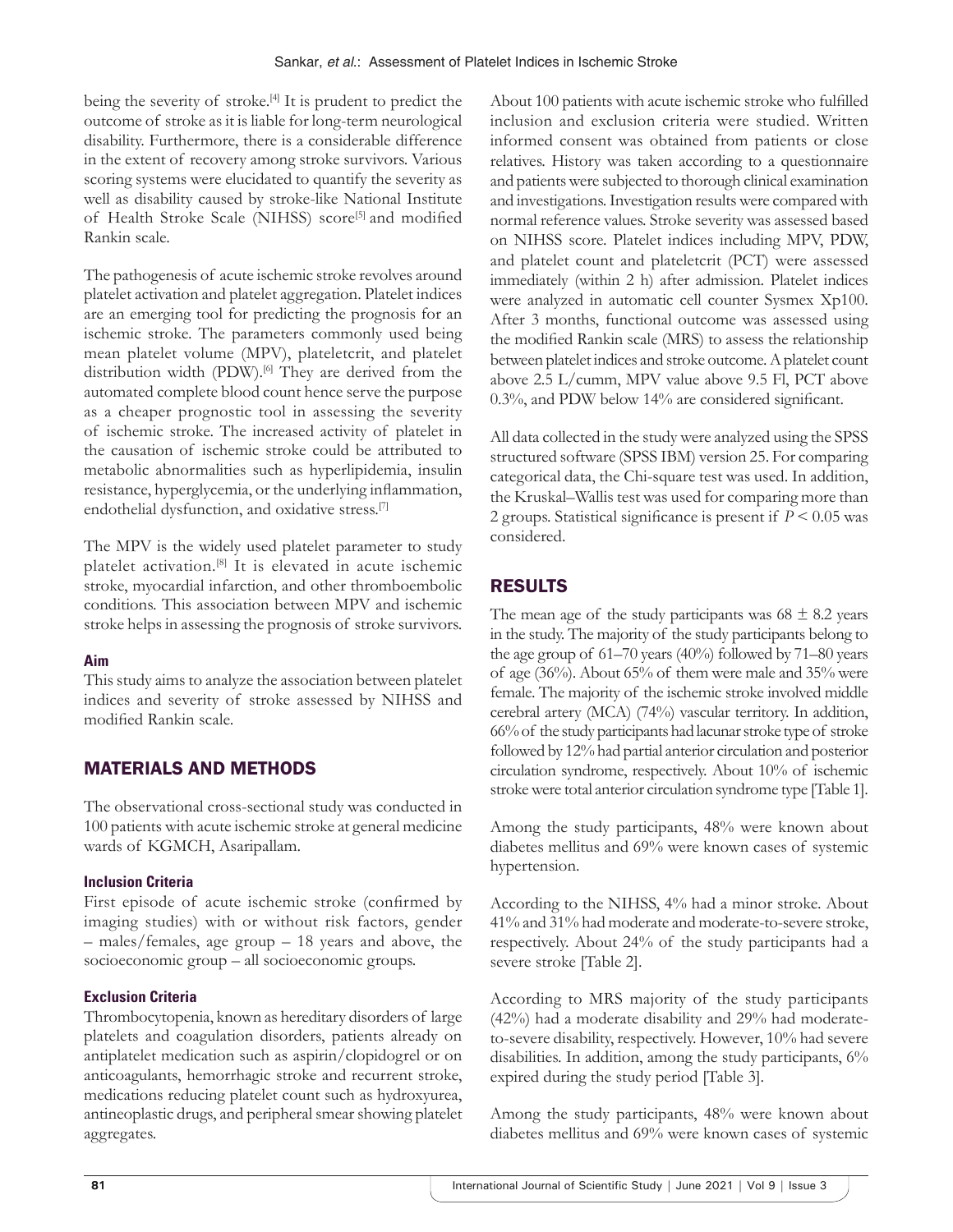| <b>Table 1: Patient characteristics</b> |                  |                    |  |  |
|-----------------------------------------|------------------|--------------------|--|--|
| <b>Patient characteristics</b>          | <b>Frequency</b> | <b>Percentages</b> |  |  |
| Age group                               |                  |                    |  |  |
| $40 - 50$                               | 3                | 3                  |  |  |
| $51 - 60$                               | 17               | 17                 |  |  |
| $61 - 70$                               | 40               | 40                 |  |  |
| $71 - 80$                               | 36               | 36                 |  |  |
| >81                                     | 4                | 4                  |  |  |
| Gender                                  |                  |                    |  |  |
| Male                                    | 65               | 65                 |  |  |
| Female                                  | 35               | 35                 |  |  |
| Vascular territories                    |                  |                    |  |  |
| <b>ACA</b>                              | 3                | 3                  |  |  |
| <b>MCA</b>                              | 74               | 74                 |  |  |
| MCA-ACA                                 | 10               | 10                 |  |  |
| MCA-PCA                                 | 2                | 2                  |  |  |
| <b>PCA</b>                              | 1                | $\mathbf{1}$       |  |  |
| <b>VBA</b>                              | 10               | 10                 |  |  |
| Subtypes of ischemic stroke             |                  |                    |  |  |
| <b>LACS</b>                             | 66               | 66                 |  |  |
| <b>PACS</b>                             | 12               | 12                 |  |  |
| <b>POCS</b>                             | 12               | 12                 |  |  |
| <b>TACS</b>                             | 10               | 10                 |  |  |

MCA: Middle cerebral artery, LACS: Lacunar stroke, POCS: Posterior circulation syndrome, PACS: Partial anterior circulation, TACS: Total anterior circulation syndrome

**Table 2: National Institutes of Health Stroke Scale**

| <b>NIHSS</b>    | <b>Frequency</b> | <b>Percentages</b> |
|-----------------|------------------|--------------------|
| Minor           |                  |                    |
| Moderate        | 41               | 41                 |
| Moderate-severe | 31               | 31                 |
| Severe          | 24               | 24                 |

NIHSS: National Institute of Health Stroke Scale

| <b>Table 3: Modified Rankin score</b> |                  |                    |  |
|---------------------------------------|------------------|--------------------|--|
| <b>MRS</b>                            | <b>Frequency</b> | <b>Percentages</b> |  |
|                                       |                  | 7.0                |  |
| 2                                     | 6                | 6.0                |  |
| 3                                     | 42               | 42.0               |  |
| $\overline{4}$                        | 29               | 29.0               |  |
| 5                                     | 10               | 10.0               |  |
| 6                                     |                  | 6.0                |  |

MRS: Modified Rankin scale

hypertension. About 56% of study participants had a history of dyslipidemia. 43% and 36% of the study participants were a smoker and alcoholic, respectively. About 95% of the study participants had no previous history of CVA [Table 4].

The mean platelet of the study participants was 2.72 and MPV was 9.68. The mean PDW was 15.18 and PCT was 0.265, respectively [Table 5].

Risk factors such as diabetes mellitus, systemic hypertension, dyslipidemia, CAD, old CVA, smoking, and alcohol have

#### **Table 4: Risk factors**

| <b>Risk factors</b> | <b>Frequency</b> | <b>Percentages</b> |
|---------------------|------------------|--------------------|
| <b>DM</b>           | 48               | 48                 |
| <b>HTN</b>          | 69               | 69                 |
| Dyslipidemia        | 56               | 56                 |
| Smoking             | 43               | 43                 |
| Alcohol             | 36               | 36                 |
| CAD                 | 20               | 20                 |
| Old CVA             | 5                | 5                  |

HTN: Hypertension, DM: Diabetes mellitus, CAD: Coronary artery disease, CVA: Cardiovascular

| <b>Table 5: Platelet parameters</b>                                       |             |                           |  |  |  |
|---------------------------------------------------------------------------|-------------|---------------------------|--|--|--|
| <b>Platelet parameters</b>                                                | <b>Mean</b> | <b>Standard deviation</b> |  |  |  |
| Platelet                                                                  | 2.72        | 0.672                     |  |  |  |
| <b>MPV</b>                                                                | 9.68        | 1.522                     |  |  |  |
| <b>PDW</b>                                                                | 15.18       | 1.769                     |  |  |  |
| <b>PCT</b>                                                                | 0.265       | 0.091                     |  |  |  |
| MDV Mass statute along DDW District distribution width DCT District count |             |                           |  |  |  |

MPV: Mean platelet volume, PDW: Platelet distribution width, PCT: Platelet count and plateletcrit

no significant association with abnormal platelet count [Table 6].

The majority of the study participants with abnormal PCT PDW, MPV had moderate-to-severe and severe stroke, respectively  $(P \le 0.0001)$  [Table 7].

The study participants with a mean platelet count above 3 lakhs/cumm had unfavorable outcomes such as severe disability and mortality and the difference was found statistically significant. The study participants with mean PDW within 9–13% had unfavorable outcomes such as severe disability and mortality and the difference was found statistically significant [Table 8].

# **DISCUSSION**

Platelet abnormalities are noted in cerebrovascular diseases in various studies implying the role of platelet activation in an acute ischemic stroke. There was a preponderance of MCA territory infarcts among the study population and only 1% of the total study population had PCA infarct. The major stroke subtype observed was lacunar infarct and only 10% of the population had total anterior circulation stroke.

About 69% of the study population were observed to be hypertensives and diabetes and dyslipidemia, accounting for 48% and 56%. Hence, hypertension was the major risk factor observed in our study. In a population-based study conducted in Rochester, Minn using multiple logistic regression analysis, 74% of the study population were hypertensives, and the population attributable risk of hypertensives was 26%.<sup>[8]</sup>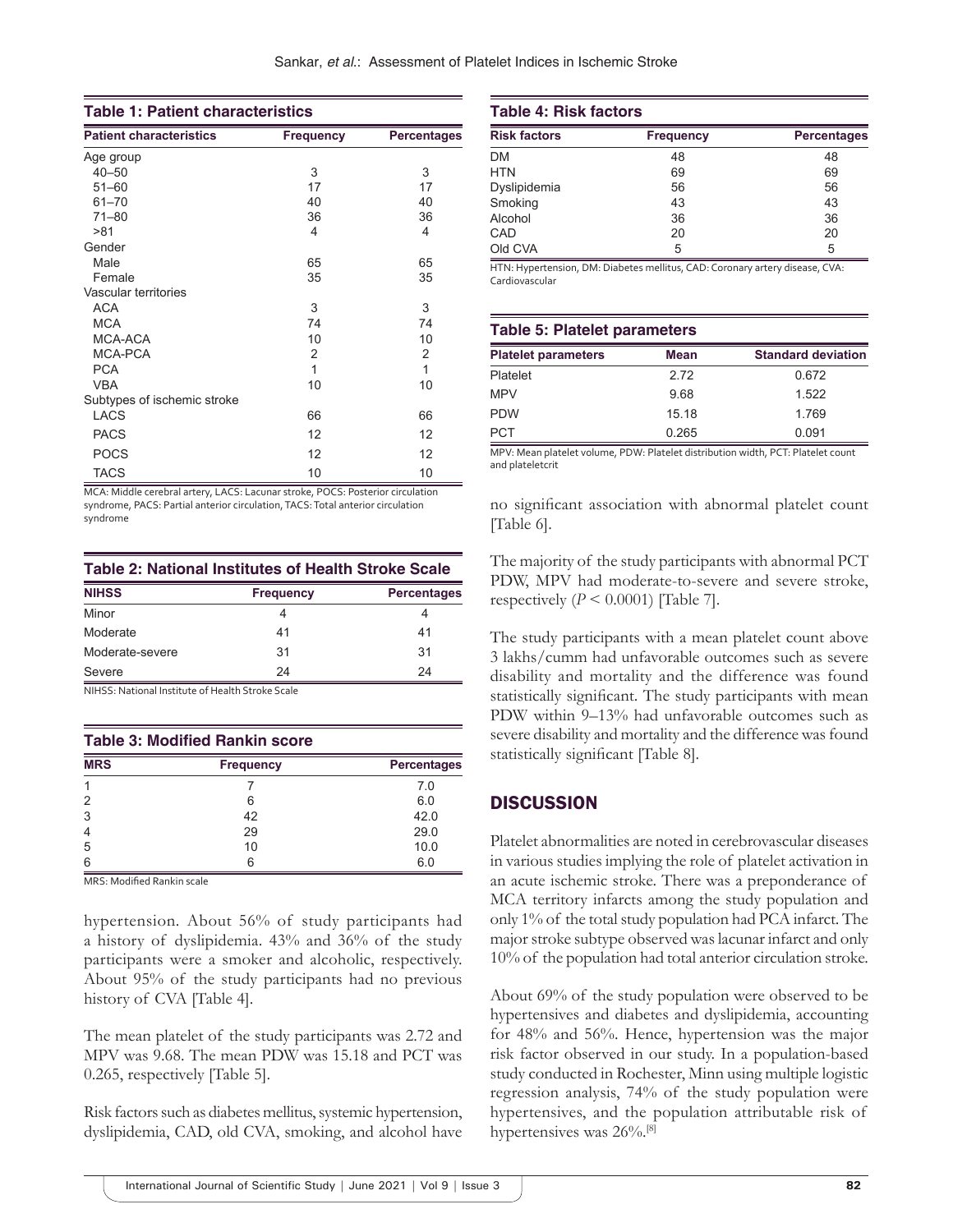| Table 6: Abnormal platelet indices and risk factors |            |            |            |                       |
|-----------------------------------------------------|------------|------------|------------|-----------------------|
| <b>Risk factors</b>                                 | <b>PCT</b> | <b>PDW</b> | <b>MPV</b> | <b>Platelet count</b> |
| <b>DM</b>                                           | 14         | 32         | 30         | 30                    |
| <b>HTN</b>                                          | 19         | 48         | 37         | 41                    |
| Dyslipidemia                                        | 13         | 37         | 28         | 33                    |
| Smoking                                             | 12         | 30         | 22         | 28                    |
| Alcohol                                             | 12         | 21         | 23         | 23                    |
| CAD                                                 | 8          | 14         | 11         | 13                    |
| Old CVA                                             |            | 2          | 3          | 3                     |

MPV: Mean platelet volume, PDW: Platelet distribution width, PCT: Platelet count and plateletcrit, HTN: Hypertension, DM: Diabetes mellitus, CAD: Coronary artery disease, CVA: Cardiovascular

#### **Table 7: NIHSS and platelet indices**

| <b>NIHSS</b>    | <b>PCT</b> | <b>PDW</b>                       | <b>MPV</b> | Platelet count (>2.5<br>L/cumm) |
|-----------------|------------|----------------------------------|------------|---------------------------------|
| Minor           |            |                                  |            | 3                               |
| Moderate        |            |                                  |            | 25                              |
| Moderate-severe | 10         | 10                               | 27         | 18                              |
| Moderate-severe | 15         | 20                               | 24         | 17                              |
| P value         |            | $< 0.0001$ $< 0.0001$ $< 0.0001$ |            | 0.735                           |

MPV: Mean platelet volume, PDW: Platelet distribution width, PCT: Platelet count and plateletcrit

| Table 8: Mean platelet indices and stroke outcome |  |                   |  |                                   |  |
|---------------------------------------------------|--|-------------------|--|-----------------------------------|--|
| <b>MRS</b>                                        |  |                   |  | <b>PCT PDW MPV Platelet count</b> |  |
| 1 - Significant disability                        |  | 0.219 17.4 7.571  |  | 2 1 9 4                           |  |
| 2 – Slight disabilitv                             |  | 0.183 16.33 8.617 |  | 2.167                             |  |

| 2 – Slight disability                              | 0.183 16.33 8.617       | 2.167 |
|----------------------------------------------------|-------------------------|-------|
| 3 - Moderate disability                            | 0.228 15.85 8.933       | 2.567 |
| 4 – Moderate-to-severe disability0.282 14.67 10.29 |                         | 2.745 |
| 5 - Severe disability                              | 0.346 13.1 11.62        | 3.03  |
| 6 – Expired                                        | 0.443 12.66 12.36       | 3.616 |
| P value                                            | $0.052 \le 0.00010.045$ | 0.028 |

MPV: Mean platelet volume, PDW: Platelet distribution width, PCT: Platelet count and plateletcrit

The mean platelet count of the study participants was 2.72 and MPV was 9.68. The mean PDW was 15.18 and PCT was 0.265, respectively. Thus,  $37\%$  of the study participants with ischemic stroke had platelets count within the normal limits. About 55% of the study participants had abnormal MPV and 31% had abnormal PDW, respectively. About 71% of the patients with ischemic stroke had PCT within the normal limits.

The two scoring systems used in our study were NIHSS and MRS scores and the study population was categorized accordingly and its correlation with the various platelet indices was analyzed. About 24% of the study population had severe stroke according to NIHSS and 41% had a moderate stroke with only 4% presented with minor stroke and the rest of the study population had moderate-tosevere stroke. Using the MRS scoring system, 5% had a severe disability, 42% had moderate disability, 29% had moderate to severe disability, and 6% of the patients expired during the study.

MPV was found to associate with NIHSS as most of the patients with abnormal MPV had moderate-to-severe and severe stroke. PDW was found to be between 9 and 14% in patients with moderate-to-severe and severe stroke, thus implying that low PDW range correlated with unfavorable outcomes and higher PDW values correlated with a better outcome than the prognostic score. PCT was also observed to be higher in patients with severe stroke, thus showing a direct correlation between PCT and NIHSS.

It was also observed that patients with abnormal MPV had moderate-to-severe disability according to the MRS scoring system; lower PDW and higher PCT were also observed among patients with severe disability. As a statistically significant association was observed between the platelet indices and both the scoring systems, these can be used for assessing the prognosis of acute ischemic stroke. In the study conducted by Butterworth *et al*., MPV was significantly higher in patients with ischemic stroke than in the control group.[9]

In our study, the risk factors such as hypertension, diabetes mellitus, old CVA, dyslipidemia, smoking, and alcohol intake were not associated with platelet indices. In the study conducted by Patil *et al*., higher percentile of patients showed a history of recurrent stroke in people with diabetes with a raised MPV.<sup>[10]</sup>

About 6% of the patients expired during the study period. The mean MPV for this subgroup of patients was 12.36, PDW was 12.66, and PCT was 0.433 showing a statistically significant relationship between the platelet indices and mortality.

# **CONCLUSION**

In patients with acute ischemic stroke, the platelet indices were altered from their normal range, which shows the platelet reactivity playing a major role in the pathogenesis of ischemic stroke and showing its utility in the prognosis of stroke patients. The MPV was found to be elevated in patients with severe stroke according to NIHSS and showed a direct correlation with disability scored according to the MRS scoring. Lower PDW was found to have an unfavorable outcome when compared to patients with higher PDW. Patients with lower PDW had a severe stroke as well as suffered from severe disability in our study. PCT was found to directly correlate with both the severity of the stroke and the disability inflicted by the stroke. Platelet indices, therefore, can serve as a valuable tool in the prognosis of acute ischemic stroke patients. It is an easily available test with low cost and is of utmost value in assessing the burden of stroke.